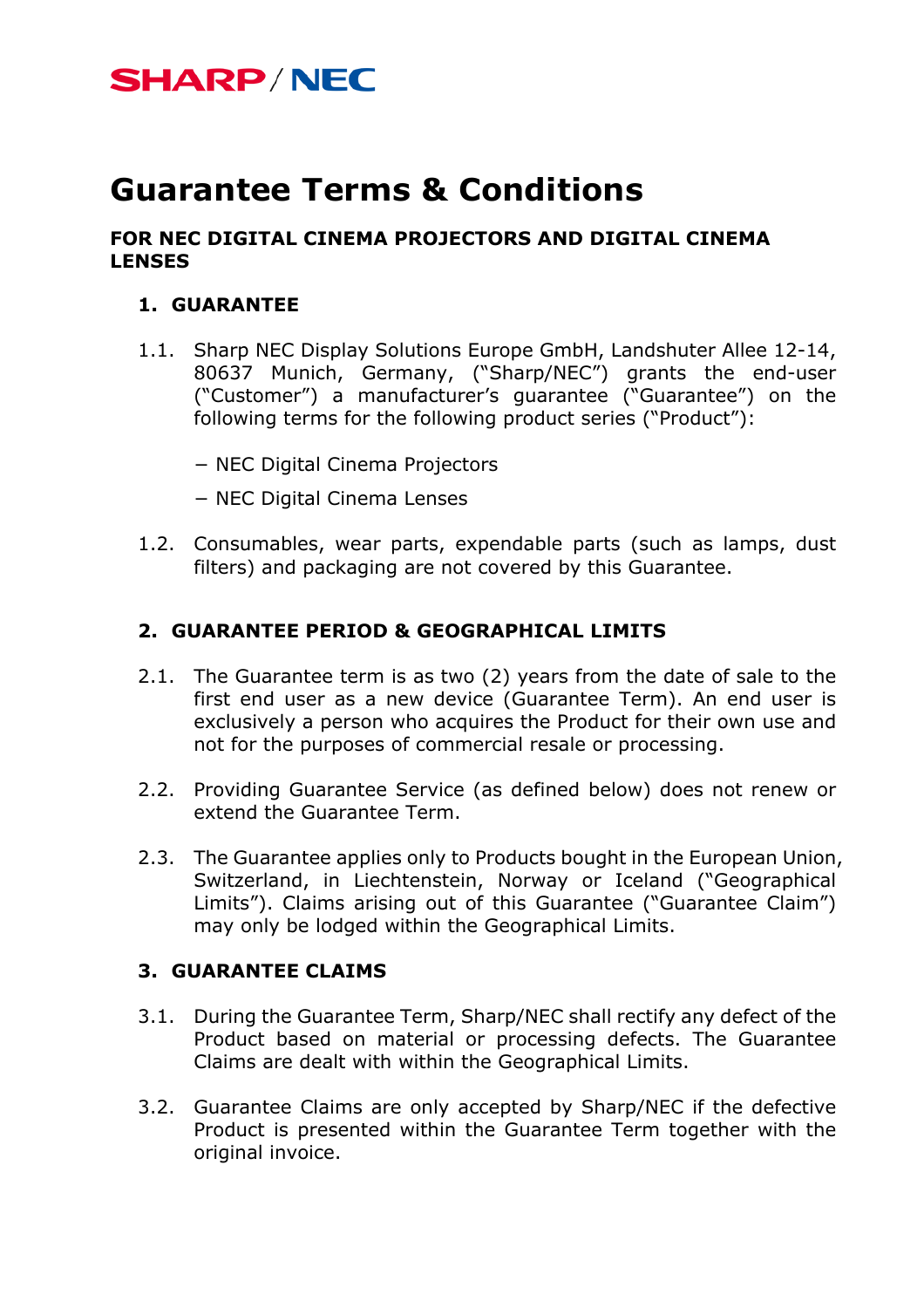### **4. GUARANTEE REQUIREMENTS**

- 4.1. The Guarantee does only apply to defects if the following conditions are met:
- 4.1.1.Correct use, storage and cleaning of the Product;
- 4.1.2.No misuse of the Product or other fault of the Customer or a third party;
- 4.1.3.Observation of Sharp/NEC's operating and installation instructions and the valid technical and safety-relevant provisions or standards of the country in which the product is used;
- 4.1.4.No changes, modifications or repairs of the Products by persons not trained, assigned or authorised by Sharp/NEC;
- 4.1.5.Observing Sharp/NEC's operation, installation and maintenance instructions and guidelines;
- 4.1.6.No use of non-original replacement parts and consumables not approved by Sharp/NEC;
- 4.1.7.No force majeure, fire, flooding, chemical or biological exposure, acts of war, acts of violence or similar events;
- 4.1.8.No virus infections or use of the Product with software which was not supplied with the Product or which was incorrectly installed;
- 4.1.9.No operating conditions which exceed proper or normal use, whereas normal use shall not exceed Product runtime of 10 hours per day, unless otherwise agreed with Sharp/NEC in written form;
- 4.1.10. No other reasons for defect for which Sharp/NEC does not bear responsibility.
- 4.2. The Guarantee does not apply to
- 4.2.1.Burn-in effects such as image retention and image sticking;
- 4.2.2.Damage caused during shipping to Sharp/NEC repair centre where the Product is not sufficiently packed to ensure arrival at repair centre in good condition;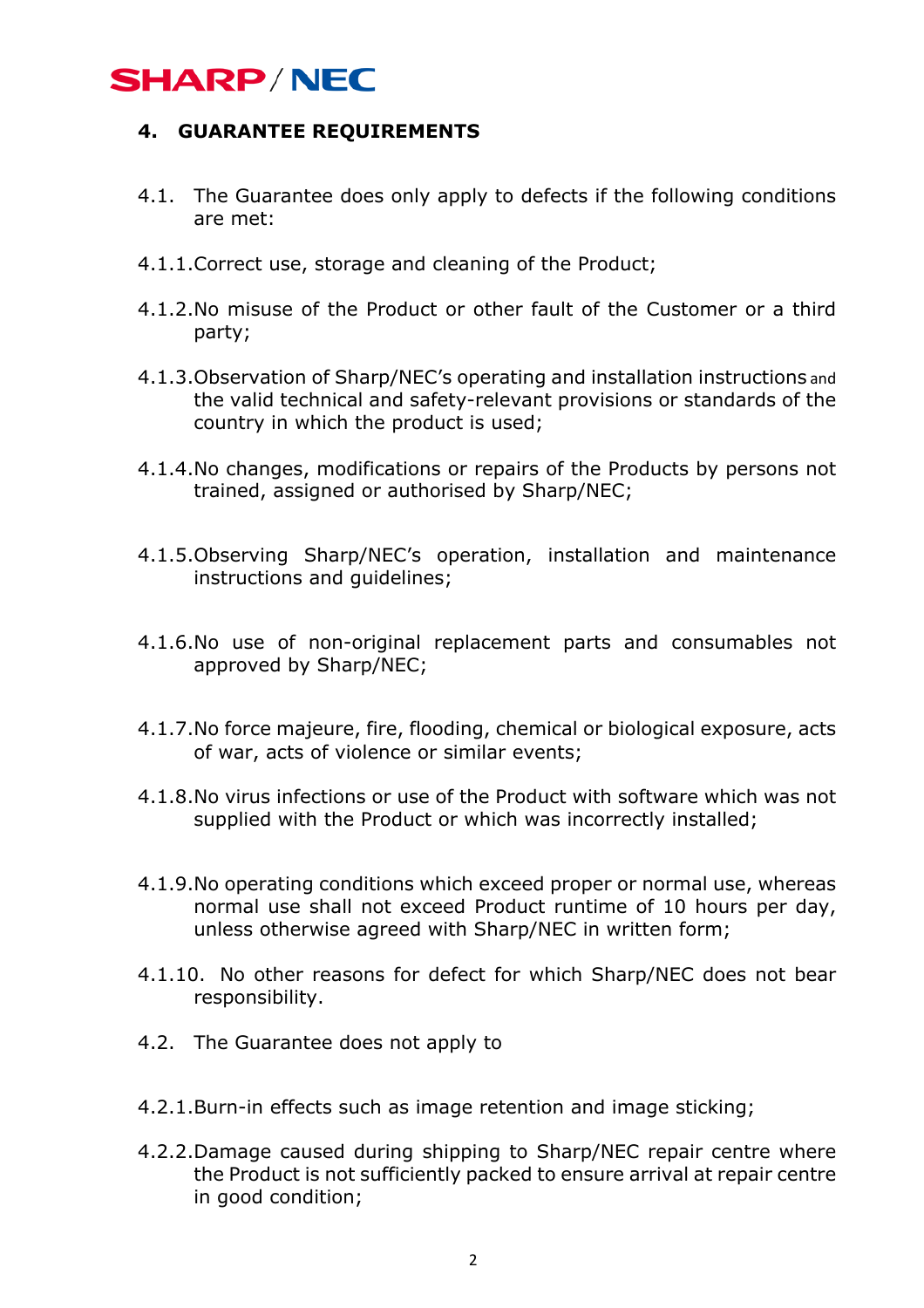- 4.2.3.Mechanical (e.g. scratches, pressure or break points), electrical damages caused by external impacts or transport damage;
- 4.2.4.Customary color deviations and material tolerances;
- 4.2.5.Products whose serial numbers have been modified, removed or made illegible.
- 4.3. Should the Customer claim faults, damages or defects although they do not fall under this Guarantee or should Sharp/NEC repair any defects that do not fall under this Guarantee at the request of Customer, Sharp/NEC reserves the right to charge the Customer for costs thus incurred.

#### **5. GUARANTEE PROCESS**

- 5.1. Guarantee Claims within the Geographical Limits of this Guarantee are dealt with in consultation with the Sharp/NEC service helpdesk or other Sharp/NEC designated service centre.
- 5.2. In order to assert a Guarantee Claim the Customer shall use the service contacts. If the Customer asserts a Guarantee Claim, the Customer shall provide a copy of the invoice with serial number and date of purchase as proof of purchase.
- 5.3. Sharp/NEC's provision of the Guarantee services to the Customer in respect of the Products ("Guarantee Service") during the Guarantee Term shall be proceed as follows:
- 5.3.1.Customer shall bring or send the defective Product to the Sharp/NEC designated service centre according to Sharp/NEC's RMA process and using Sharp/NEC's RMA form.
- 5.3.2.Customer shall ensure that the defective Products are packed properly and secured in such manner as to enable it to reach the Sharp/NEC designated service centre in good condition. At Sharp/NEC's discretion, the Sharp/NEC designated service centre shall repair or replace the defective Products by an intact product or component of equivalent value and return it to Customer without invoicing labour or material costs.
- 5.3.3.Customer shall bear the costs of transportation to the Sharp/NEC designated service centre. Sharp/NEC shall bear the costs of material, work and transportation from the Sharp/NEC designated service centre to Customer. Ownership of any replaced products or components reverts to Sharp/NEC.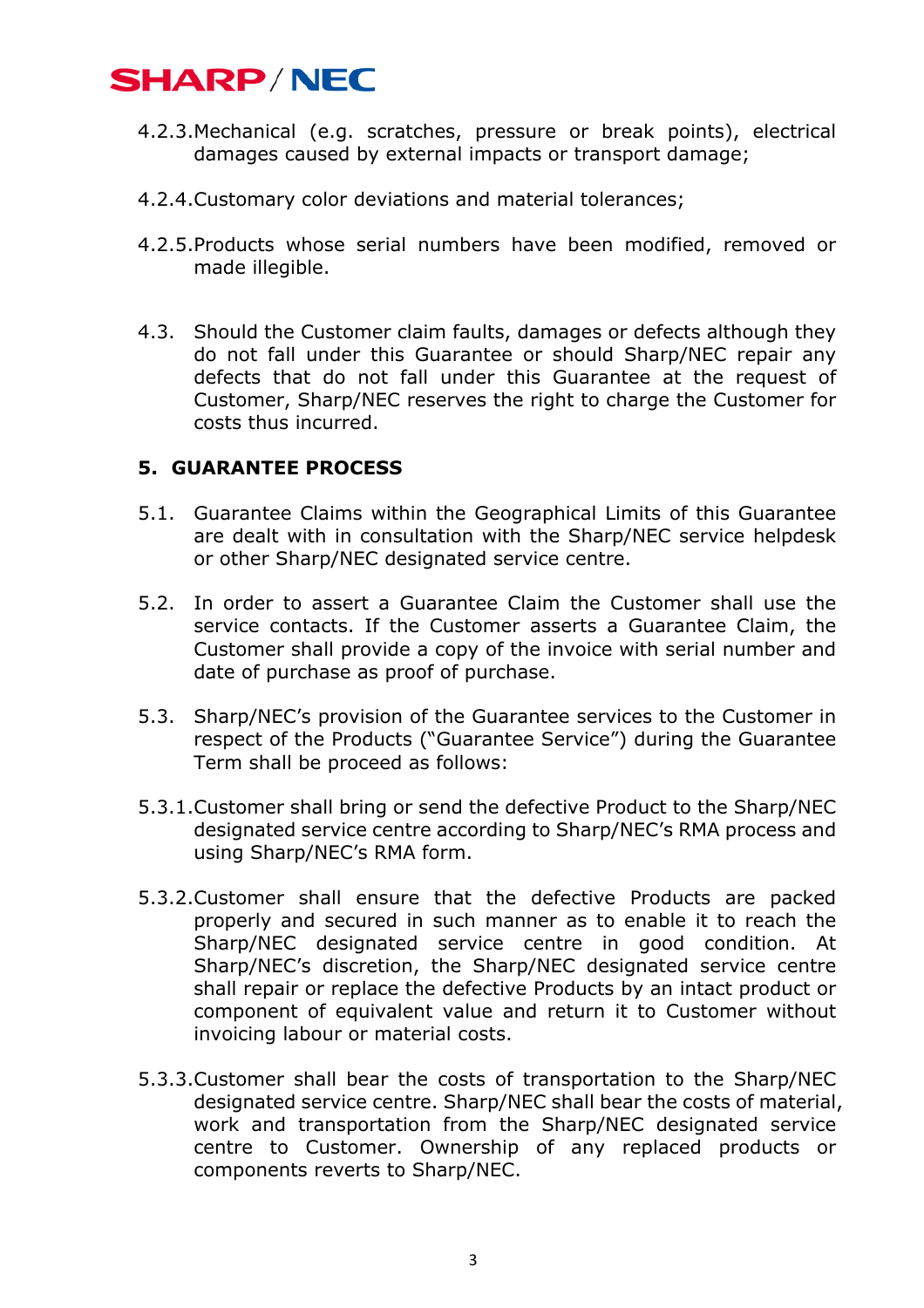### **6. OTHER CLAIMS**

- 6.1.1.This Guarantee does not impair or influence Customer's statutory claims against the seller due to material damage. Such claims can be asserted instead of this Guarantee at Customer's discretion. This also applies if Sharp/NEC rejects or does not fulfil claims under this guarantee.
- 6.1.2.Claims under the German Product Liability Act and Customer's other mandatory legal rights also remain unaffected.

### **7. LIMITATION OF LIABILITY AND BENEFITS**

- 7.1. In cases of slight negligence, Sharp/NEC is only liable for breach of material contractual obligations. Sharp/NEC's liability is in this case limited to direct losses foreseeable and typical of this kind of contract (no liability for loss of profit or revenue, loss of use or production, cost of substitute product property damage external to the Product or any other indirect or consequential damage). Obligations whose fulfilment makes the orderly implementation of the contract possible in the first place and compliance with which is and can be normally expected by the parties, are material.
- 7.2. In so far as Sharp/NEC's liability is excluded or limited, this also applies with regard to personal liability for damages on the part of its salaried employees, wage-earners, members of staff, representatives and vicarious agents.
- 7.3. The above limitations of liability do not apply to Customer claims due to physical injury and damage to health or in case of loss of life.
- 7.4. With this Guarantee declaration Sharp/NEC exclusively warrants that the Product is free of material and manufacturing faults.
- 7.5. Benefits over and above those warranted here by Sharp/NEC in case of claims are not covered by this declaration.

### **8. DISPUTE RESOLUTION**

- 8.1. The laws of the Federal Republic of Germany apply.
- 8.2. Munich is agreed upon as the place of jurisdiction for all disputes with general merchants, corporate bodies under public law or separate assets governed by public law. The same place of jurisdiction applies if the Customer has no general domestic place of jurisdiction, or moves their domicile or normal place of residence abroad following